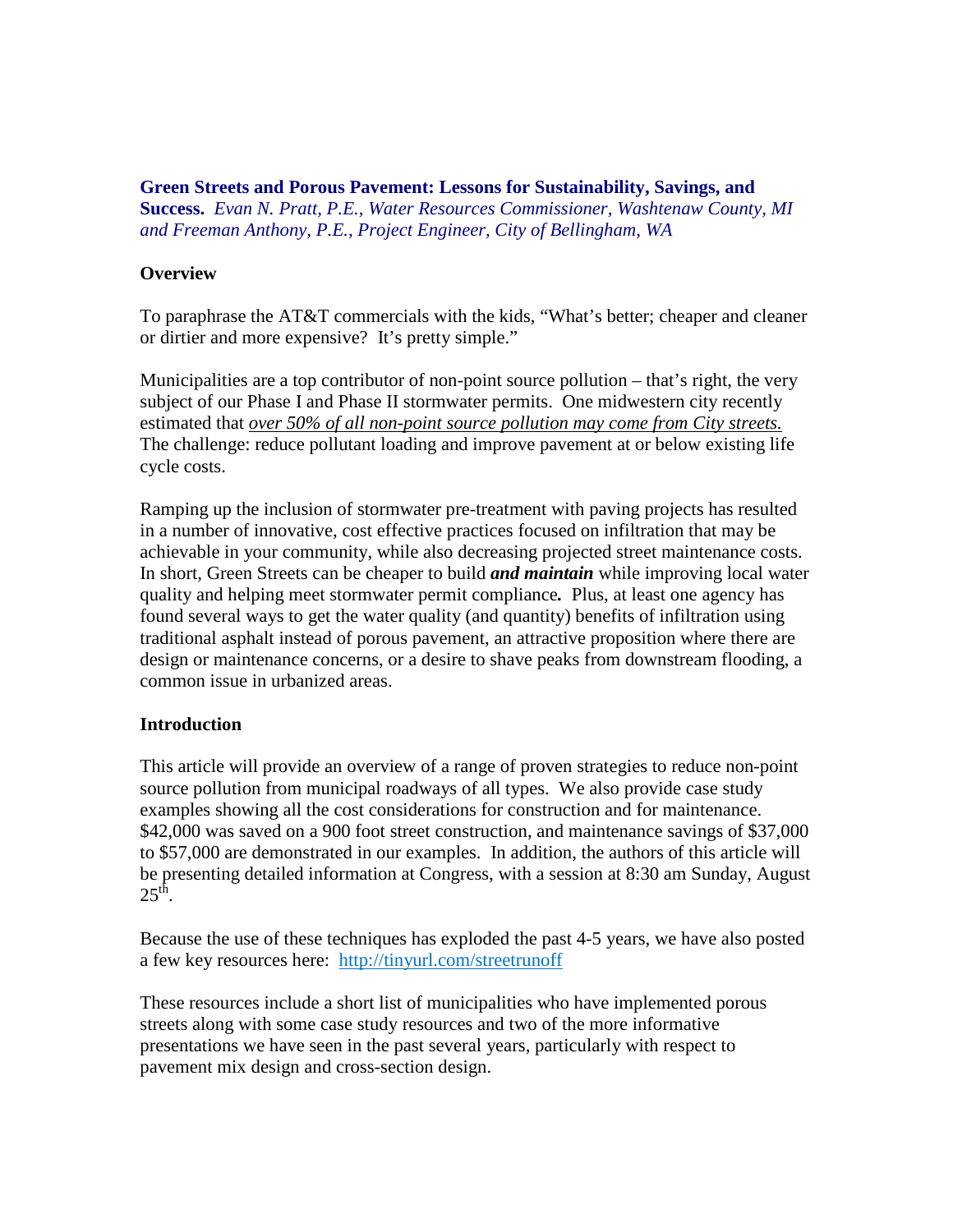## *How does this affect me?*

To first establish why it might make sense to reconsider how your agency integrates water quality goals into pavement management strategies, we ask you to take a look at a map of your City, town, or village.

As an example, the City of Ann Arbor, MI, with an area of 27.5 square miles and a population of about 115,000 recently took a look at their map and did some quick GIS analysis. While it may not be obvious when looking at a typical grid pattern, according to Jerry Hancock, CFM, Stormwater and Floodplain Programs Coordinator for the City,*"Ann Arbor's ROW is 2.9 square miles (10.5%) of the City's area, but we found it includes 25.9% of the City's impervious surfaces".* Hancock went on to explain that *"Although we started requiring developers to provide detention in the 70s, then pretreatment in the 80's and 90's, it wasn't until the 2000's that the City started including pre-treatment with major paving projects"*.

In an often cited study by Roger Bannerman of the Wisconsin DNR, "54% of all runoff volume in residential neighborhoods comes from the streets, and accounts for the highest pollutant loads". Because the upgrade to pre-treating street runoff is long-term, most street runoff is still untreated, so Hancock made the correlation that 26% of the impervious area in the City could result in 54% of the total runoff since the ROW is mostly all "directly connected" runoff.

# *Gosh, is there more I should know?*

Yes!! Some of your peers have already found the most cost-effective methods of dealing with street runoff, and have also found ways around the real and perceived shortcomings of these 3 basic approaches to promote infiltration:

1. Strategic use of planted areas during streetscape or paving projects – the City of Portland, OR has found that a mini-planter in a bumpout can handle water from a block or more of urban street.





In Lansing, MI, on Michigan Avenue, a similar approach was used as part of a streetscape, with long term monitoring to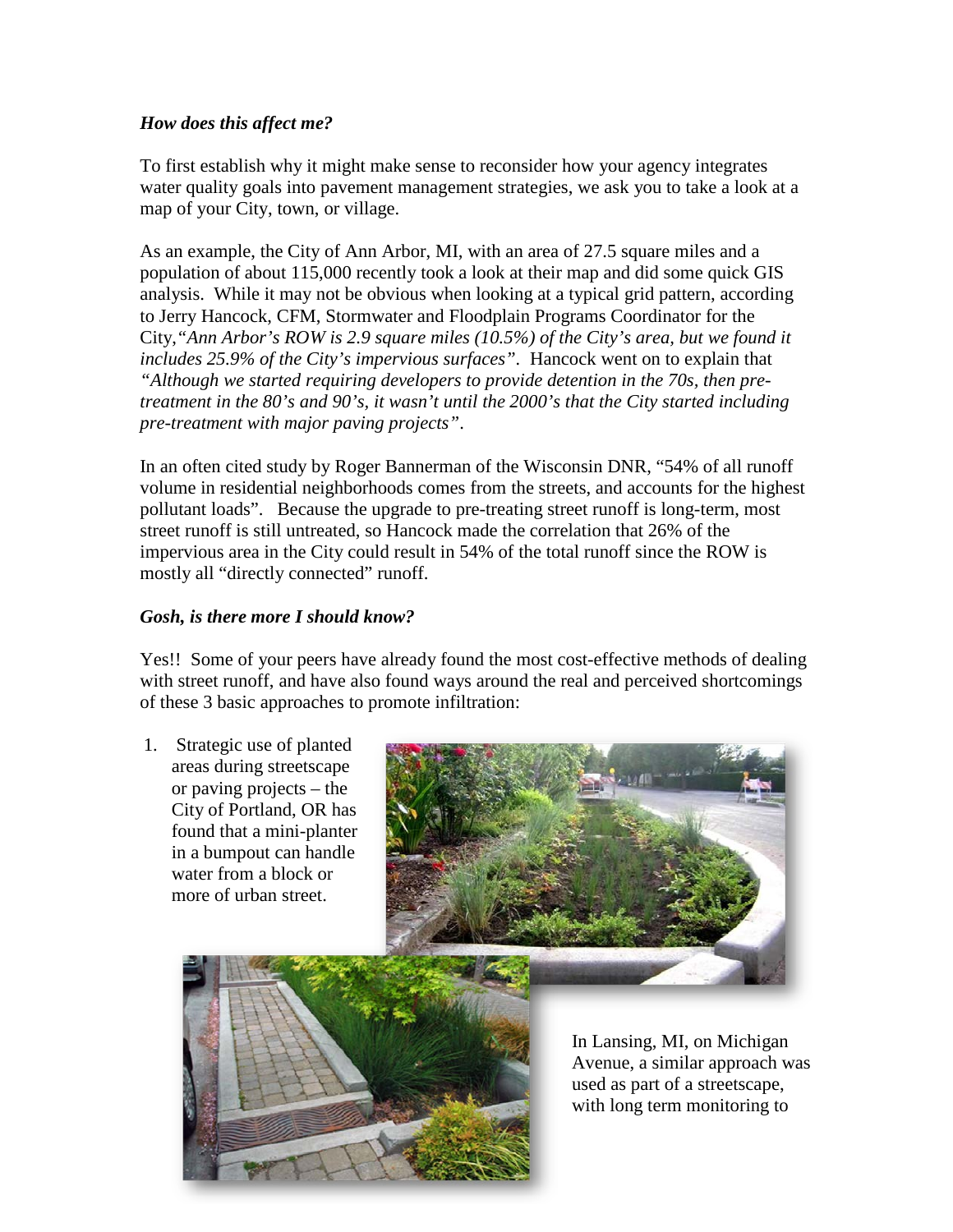show the success of pollutant removal.

2. Porous pavement has been used since the 1970s for parking lots (Walden Pond), and now many agencies have used porous asphalt and concrete in specific applications. Later, we present some facts so you are well-informed on the concerns and learning curve. A highlight of our analysis has been that contrary to conventional wisdom, porous pavement is much less expensive to maintain than traditional HMA, for two reasons. Porous asphalt does not crack, and porous pavement is designed to have water in the base. How much less would your street maintenance costs be if you never had to do crack repair, or patching as a result of cracking or base issues?



 **HMA pavement at 5.5 years Adjacent porous pavement** 

 **at 5.5 years**

3. The City of Ann Arbor, MI has used porous pavement and other techniques in the past on low volume streets, and for 2013 is using infiltration to meet stormwater quality and quantity goals on 3 higher volume urban streets that also see some truck traffic too. The solution that hit the risk management and cost-benefit sweet spot was to use traditional asphalt (HMA) and a wide range of infiltration tools in the base of the HMA, basically providing the same base that would have been under a porous pavement. The tools were used based on sub-surface site conditions, and include infiltration trenches, leaching basins, and easily maintained methods of transferring the water from the road surface to the drainage layer.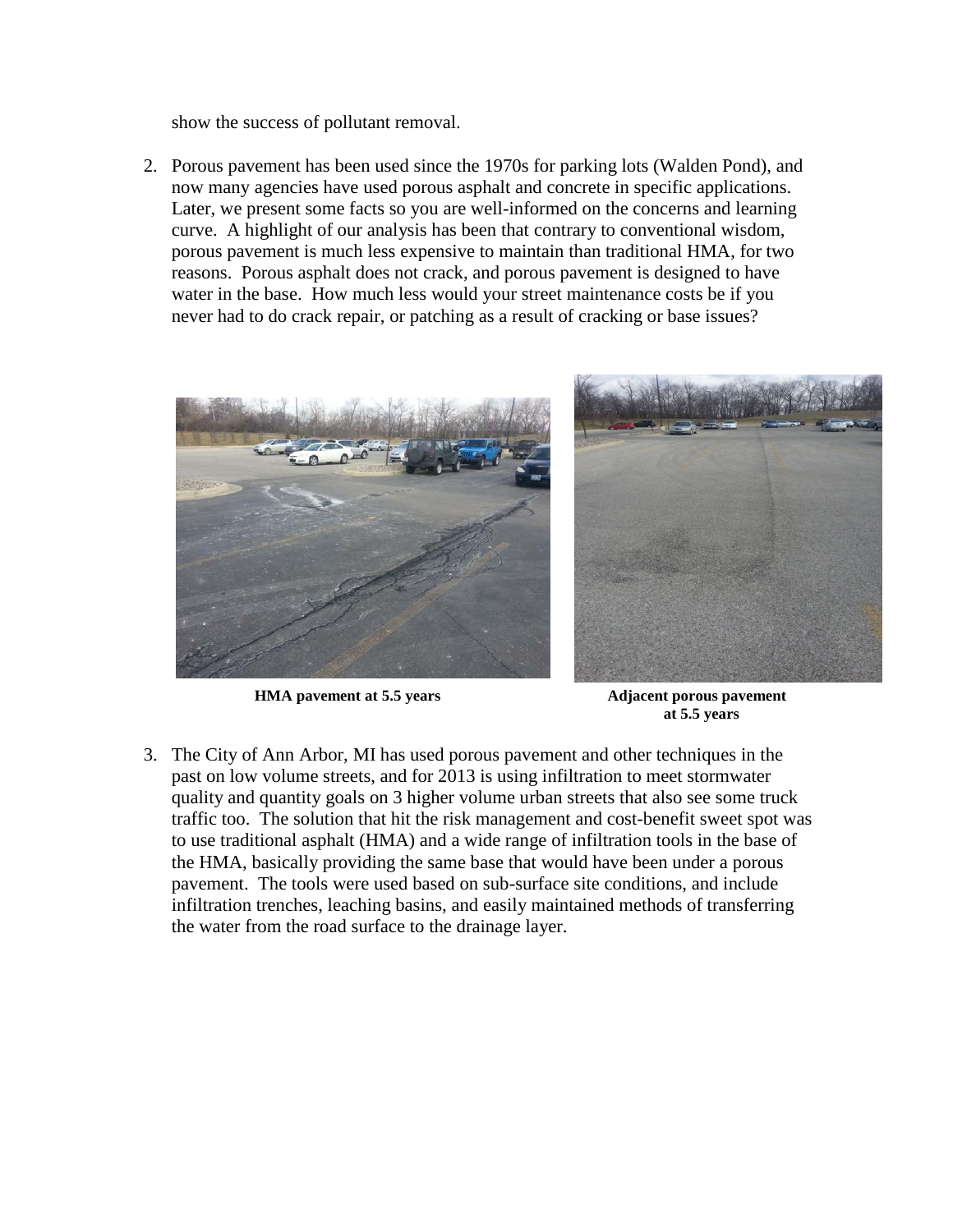

*South Fourth Avenue, Ann Arbor, MI. 3' of stone and sand base in lieu of underground pipe*

On that last point, it is worthwhile to note that many of us have heard that European roads are designed for a 40 year life versus our 20 year designs. It is very important to understand that European pavement is rarely thicker, but the stone base is much thicker. Obviously there is some increase in strength, but the greatest benefit of the thicker stone base is better drainage, and keeping the water farther from the pavement.

### **Debunking Myths**

With newer ideas, we all know there are a host of concerns and fears, some rational and real and some representing a natural fear of change or the unknown. Well, as we have experienced the past 5-10 years, change is the only constant in public works. There is less funding to work with, and a whole host of problems to deal with from customer expectations and satisfaction to regulatory compliance. While there is no silver bullet, we want to make sure you have the facts, so you can add a few more cost effective tools to your toolkit. While porous pavement construction may result in as much as a 25% premium in paving costs, it is important to consider total project costs, such as the drainage system, detention, water quality treatment, curbing, and maintenance.

One myth is that there is a single magical mix design for porous pavement, and it is only good for parking lots and low volume streets. In fact, there are as many mix design variables as for traditional pavement, and the important part is to take the word "design" seriously. Two of the resources we provide in the link at the beginning of this article provide some excellent details about mix design for low, medium, and high durability. The key factors are the aggregate, the asphalt content, and fiber or other additives that can improve strength. While Caltrans has a standard for using porous as a wearing course only for noise reduction on certain freeway projects, the Arizona DOT placed porous asphalt on 3,500 feet of SR-87 in Chandler, AZ back in 1986, with subsequent studies available detailing positive performance. At the time, this roadway carried over 30,000 vehicles per day.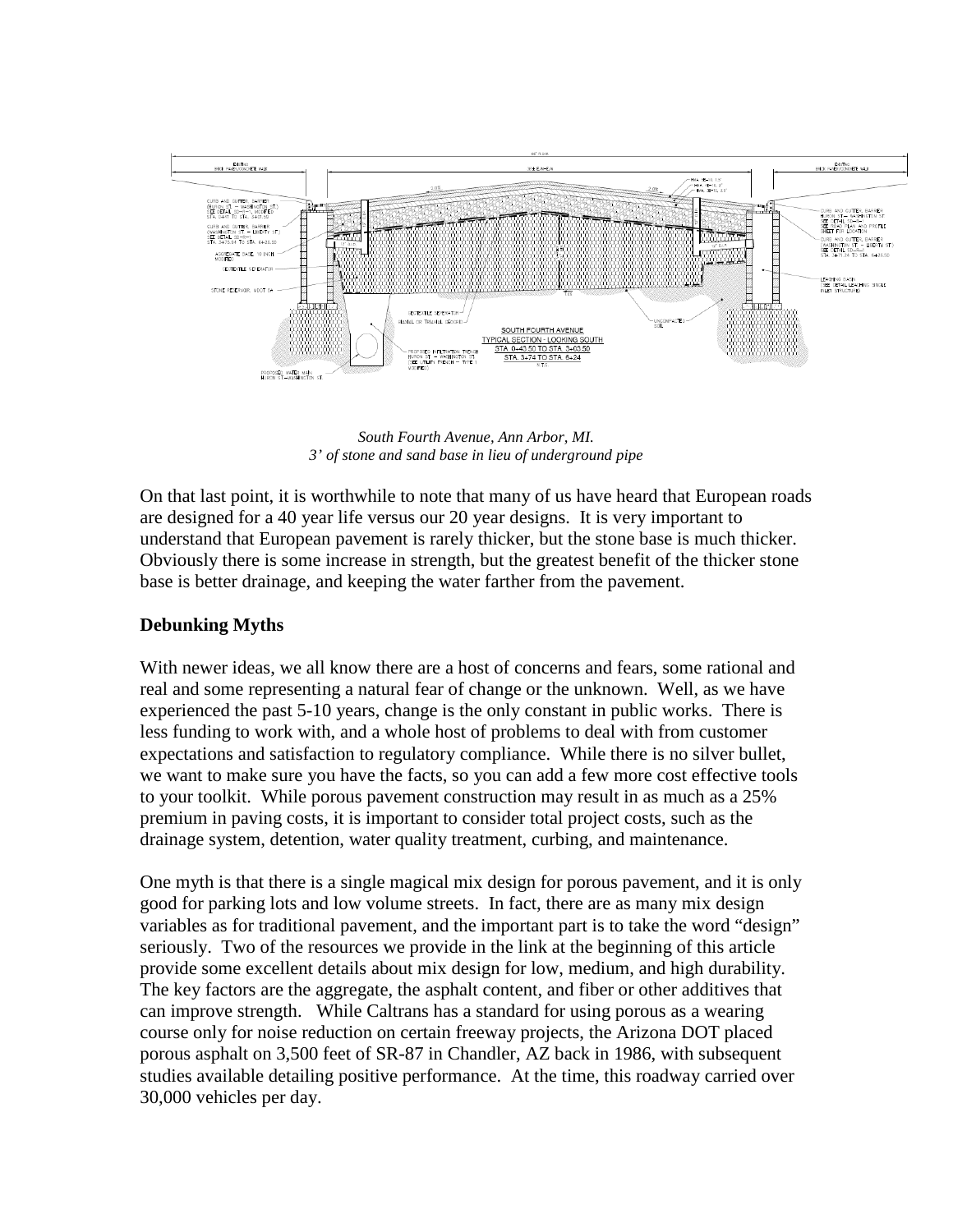Maintenance is discussed more fully below, but one other common myth is that the vacuum maintenance required for porous pavement is wildly expensive. We checked on rental prices, and about \$125/hour is the average rate nationally, for a sweeper with a 90" wide capability. Plus, most urbanized communities are already committed through their Phase I or Phase II community with street sweeping as a maintenance practice for regular streets, which is estimated at about \$300-\$400 per lane mile annually for four times per year with a traditional brush sweeper. Since most communities do not have enough porous pavement to justify purchasing the regenerative vacuum sweeper needed for the recommended twice a year maintenance, renting may make the most sense for many agencies.

For porous asphalt, this results in about \$300-\$400 per lane mile annually for the necessary two times per year. Why not as often? Because the particles are lodging into the pavement, and not in any danger of washing down the drain. From a water quality standpoint, repeated research by the Stormwater Center of New Hampshire has shown porous pavement and other infiltration techniques as the most effective ways of eliminating Total Suspended Solids (TSS), as shown by this chart from their 2005 Data Report (link included in our resource links) results:



**Source: UNH Stormwater Center, 2005 Data Report**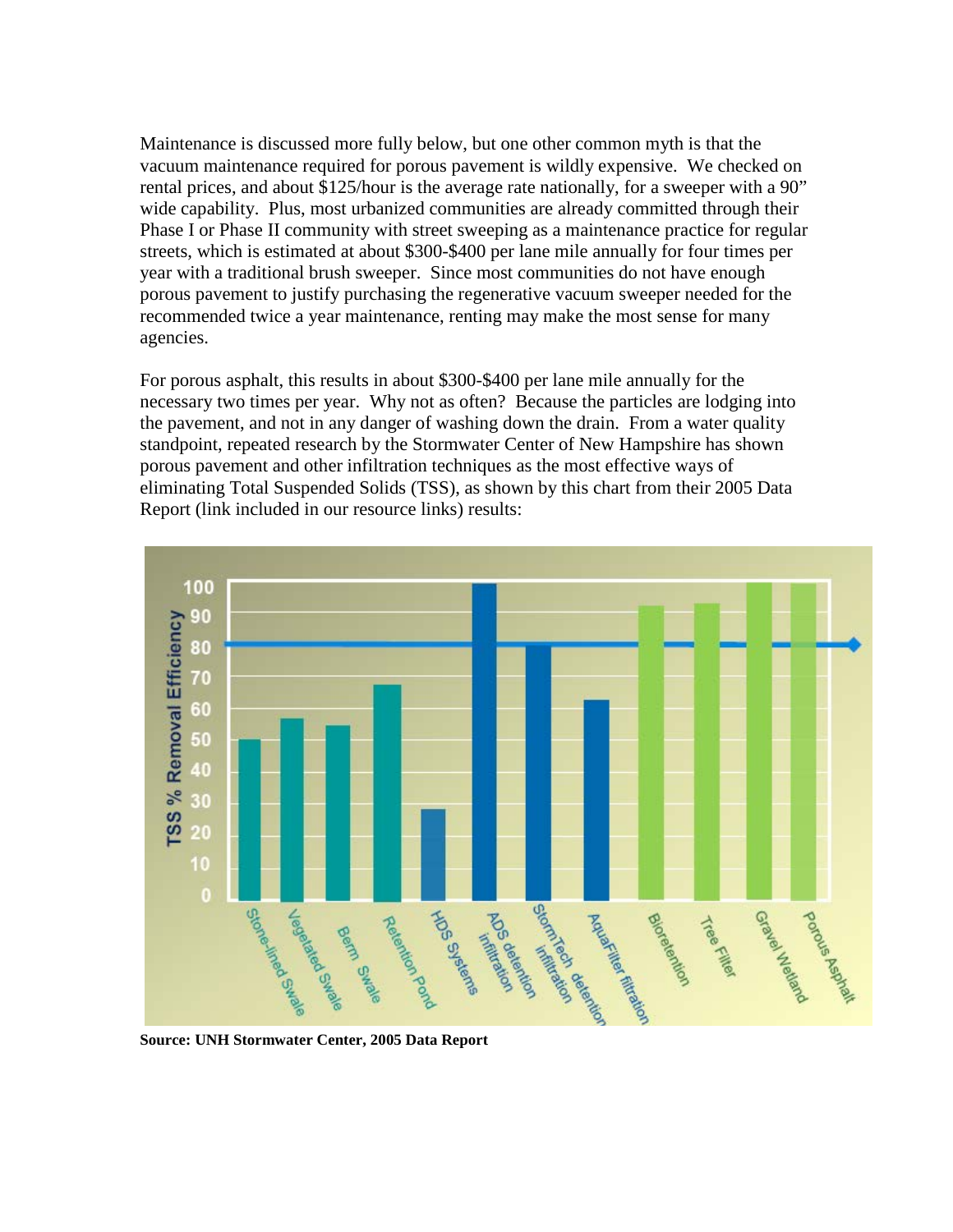## **Maintenance - What does your Agency spend on crack sealing and patching?**

What if your agency never had to seal pavement cracks, patch severely cracked pavement, patch/replace pavement with a failed base, or use coldpatch? It occurred to us in looking at installations in several locations, plus reviewing photos from all over the country, that cracking was not evident in the porous asphalt. So what if your agency used a pavement product that didn't crack?

And if your agency doesn't spend money on pavement maintenance, do you think your taxpayers and elected officials would be pleased if there was a new way of providing the original smooth ride quality for 20 years or more? Here is a table showing typical costs of maintenance, and again the important part is capturing the line items you actually use in your community, and really figuring out what do you spend annually per lane mile on pavement maintenance. You are the only one who can figure out the benefit in your community, our purpose is only to equip you with the ideas and information folks around the country have been finding as they sit down and really think through how well traditional paving has been working.



And how did we come up with this information? Due to space limitations, the details don't fit here, but our Congress presentation details a typical maintenance cycle with costs totaling some \$57,750 over 20 years for crack sealing, patching, and other typical maintenance on a 36' wide residential street. Any member can view this presentation under the electronic postings for Congress sessions. Or come and see us in Chicago at 8am on August  $25<sup>th</sup>$ .